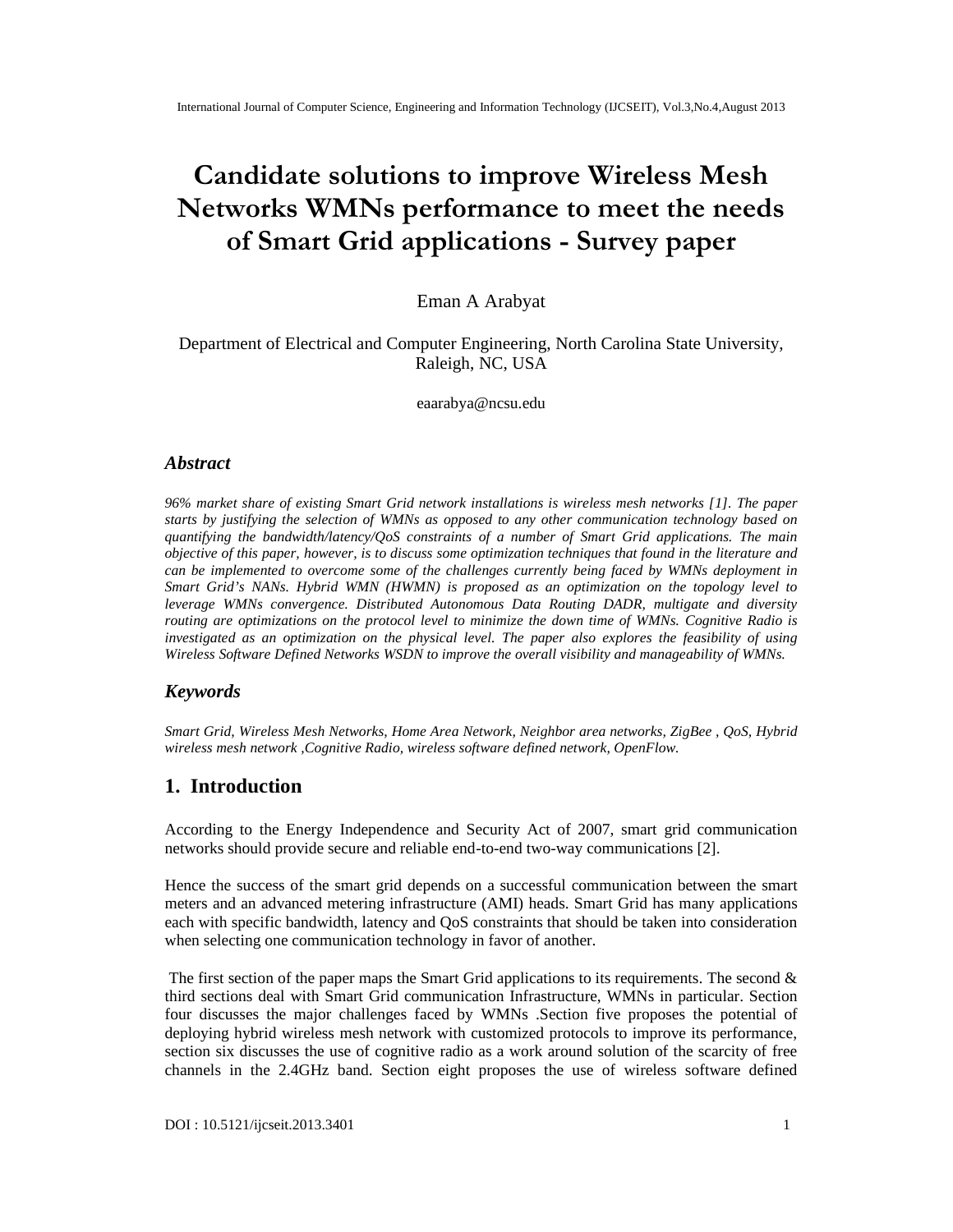networks WSDN as an approach to provide better manageability over the communication system of smart grid.

#### **2. Smart Grid requirement & applications**

When talking about smart grid it's important to understand that it's not a single discipline technology, it's rather a multidisciplinary technology that requires collaborative efforts from power, mechanical, civil engineering, communication and information disciplines and many others to pave the way for a successful smart grid existence.

Smart Grid promises many applications, but time of use pricing has generated the biggest hype. For this application to manifest we need to make the appliances "talk"! Hence sensors are used to send raw information about their consumption to the energy utilities which provide the corresponding price charge through an on-line web service [3]. For example, the customer might exploit any price reduction offered by the utility due to a peak in energy production of any given renewable resource. This creates a win-win situation for both the customer and the utility (because the energy won't get wasted).

This very application brings the notion of "the Internet of Everything (IoE)" which implies that all the devices (objects) can be controlled, sensed and managed through a corresponding IP. Due to the scarcity in IPV4 addresses ZigBee-enabled home appliances scattered around the home need to be aggregated in a smart meter that acts as a proxy to connect to Home Area Network (HAN), at least until IPV6 is here!

The requirements for "time of use pricing" application aren't very strict in terms of latency; it can tolerate few seconds of delay without major effects. However, in terms of bandwidth, given the fact that there are an estimated sixty-five million smart meters planned for deployment by 2020 [4], hundreds of megabits are needed!

Integrating renewable energy sources (like wind G1 in the below figure) in the electric grid in form of Static Var Compensator (SVC) micro grid is another important application of the smart grid. Many sensors are involved in sensing power flow magnitudes and directions in distribution lines, power flow from the wind generator, bus voltages and line currents. All these sensors need to communicate with the utility to enable real time response from the utility.



Figure 1: Rural Radial System [5]

According to the research done in [5] Estimated both bandwidth and latency requirements for this application; the minimum bandwidth for each smart meter placed in this system is 2-5 Mbps without even considering the routing protocol overheads. A maximum tolerance of 6 cycles, or 100 ms is estimated as latency bound.

Another two applications that require both real-time communication and high bandwidth are outage data notification to utilities and remote service disconnection of unnecessary loads during peak demands periods. In case of outage, many packets might be generated in a short amount of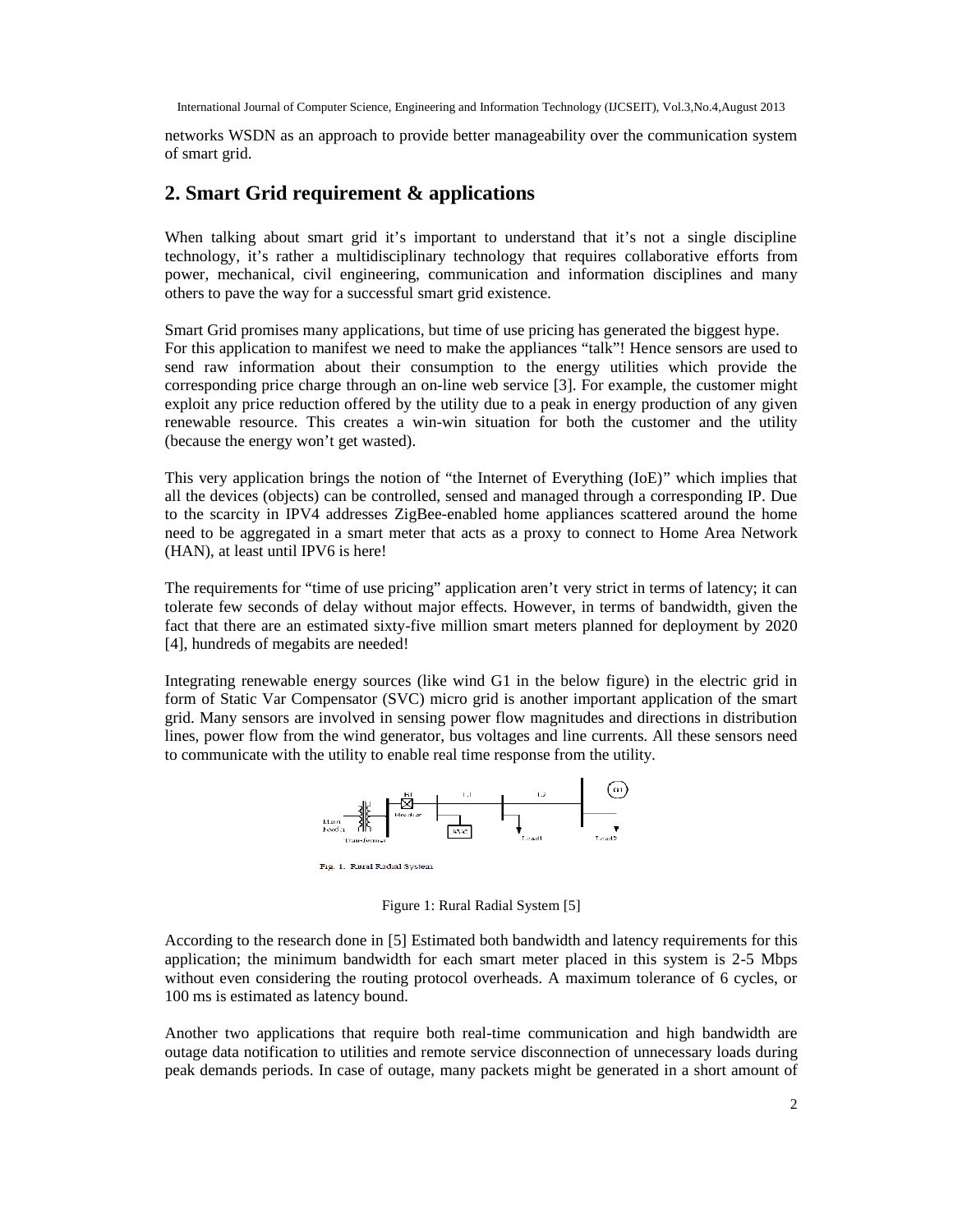time which might create congestions and bottlenecks. This can be avoided if constraints like high bandwidth and differentiated QoS of outage messages are considered in the network design.

The strict latency and high bandwidth requirements should serve as a justification for using one type of communication in favor of another.

#### **3. Smart Grid communication infrastructure**

The infrastructure of Smart Grid's two-way communication consists of three layers; Home Area Networks (HAN), Neighbor area networks (NAN) and wide area networks (WAN) [2, 6].

HAN consists of a group of sensors connected to a smart meter. The metering module (MM) inside the smart meter records the consumption of the energy for a given home and the meter controlling system (MCS) transmits the collected information. The chosen network standard in HAN is 802.15.4 Zigbee [6].

NAN is formed by connecting multiple MCSs of HANs that are geographically close. It can be deployed by a number of diverse communications technologies that fall in two categories; wired and wireless.

Broadband over Power Lines (BPL) is an example on wired networks. Cellular, WiMAX, and wireless mesh network (WMN) are examples on wireless networks, all four communications technologies are currently being tested for smart grid's NAN [1].

BPL deployment is challenged by a number of problems; the most important one is that BPL depends on the electrical grid itself, this means if a blackout happens, the needed communication will no longer exists! Another challenge faces BPL deployment is the fact that power lines are inherently noisy; power line communication (PLC) signals can't overcome this easily.

Cellular doesn't suffer from the problems BPL suffers from but one of the problems reference [1] suggests that it might affect cellular network as a choice for smart grid NAN communication is the fact that deployment of cellular might simplify the accessibility to the grid for terrorists or others who seeks to disrupt service delivery or create blackouts. However, this is not a vulnerability of cellular networks in particular but in fact to all wireless technologies considered for smart grid!

As a matter of fact, Cellular is being adopted currently from certain vendors in smart grid; Echelon's Networked Energy Services (NES) system has chosen T-Mobile's Global System for Mobile Communications (GSM) for its smart grid deployment. A SIM is inserted in each Echelon's meter to enable the communication between smart meters and the back-haul utilities [7]. Although cellular systems may reduce the CPEX, utilities need to spend a costly licensed spectrum fees to build the infrastructure. Cellular also suffers from other problems like poor coverage in rural areas as well as bandwidth limitation (hundreds of Kilobits) in GPRS, CDMA or 3G. LTE, however, might become a good enabler for IoEs or Smart Grid [8].

WiMAX in NAN is still fighting over market acceptance. "I don't think the future is very promising for WiMax" said Anssi Vanjoki, Nokia's head of sales and manufacturing [1]. However WiMax can be used in WAN's smart grid deployments because it can provide communication at a distance as long as 25 miles [6].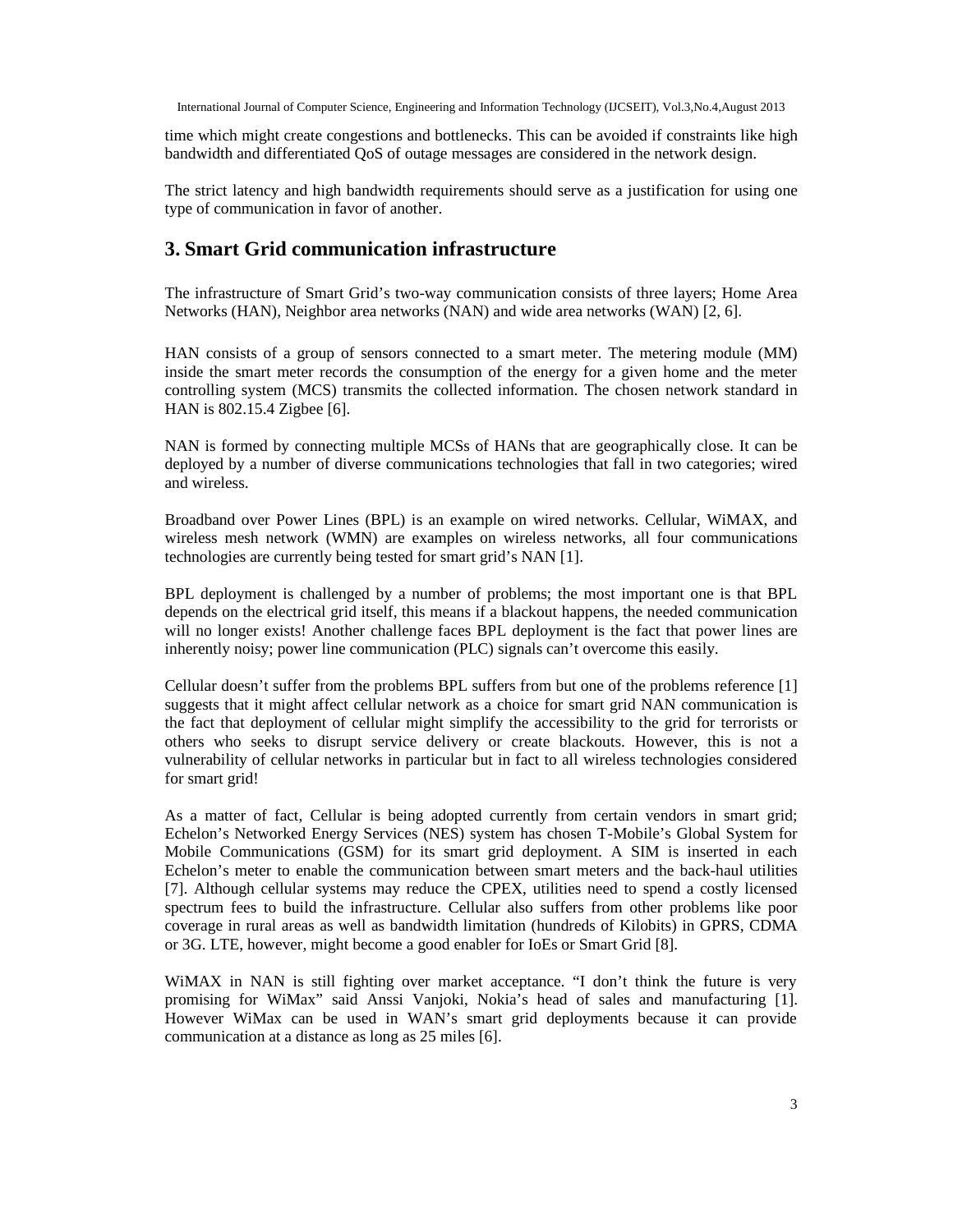The most important technology among the above, which by far the most deployed in the US Smart Grid And holds 96% market share of existing smart grid network installations [1] is wireless mesh networks. WMNs provide 54-300 Mbps of bandwidth, they operate in the unlicensed band of 2.4GHz or 900MHz. WMNs are self-organizing; require no manual address/route/channel assignments because WMN routing mechanisms provide redundant paths between the sender and receiver of wireless connections which give some guarantees for reliability [9].

# **4. Wireless Mesh Networks deployment in Smart Grid**

WMNs are deployed in two ways in today's smart grid; Client WMNs: where each smart meter acts as both a meter and an access point for other meters at the same time [10].

PG&E Company equips every smart device with a radio module and each of them routes the metering data through nearby meters [7] until it reaches the backhaul access point.

The other deployment is Infrastructure/Backbone WMNs (IWMN) where the meter acts as a simple relay to forward the packet toward an access point that handles the routing. This deployment is adopted by SkyPilot Company. Since a simpler meter is implemented a reduction of the overall cost of the system might be achieved [7].

# **5. Wireless Mesh Networks challenges in Smart Grid**

Any of the two deployments in the smart grid has its pros and cons. While the second scenario can reduce the cost of overall system since a simpler meter is implemented, it can result in lowering the bandwidth if an optimum node density wasn't taken into consideration.

Both deployments also suffers from reliability issues, because the state of the link may differ rapidly between the time when the route was discovered, and the time when the data is forwarded; one second the wireless access point has a Line Of Sight, the other second a van arrives and block this LOS. Unreliable wireless links can cause frequent link and route failures, creating a major challenge for routing protocols to constantly repair routes and find alternate paths in a timely manner to meet the low latency demand of smart grid applications [11].

Another challenge faced by WMNs is the fact that the license-free 2.4 GHz ISM band is extremely crowded by many devices operating in this range. This leads to interference problems that cause some packets to be dropped or delayed.

The projected increase in smart meters number imposes a manageability challenge on WMNs that has to be concurred for the success of smart grid.

Thus, given the smart grid application requirements, novel topologies and customized protocols should be considered to mitigate the scalability, manageability, and reliability and interference challenges faced by the WMN implementation in smart grid.

Security is also an issue in WMNs in smart grid but it's beyond the scope of this paper.

The coming sections of the papers will discuss some solutions from the literature to overcome the WMNs challenges in smart grid deployment. Some of the solutions are; enhancing the routing protocols to solve reliability and scalability issues. Using Cognitive radios to solve interference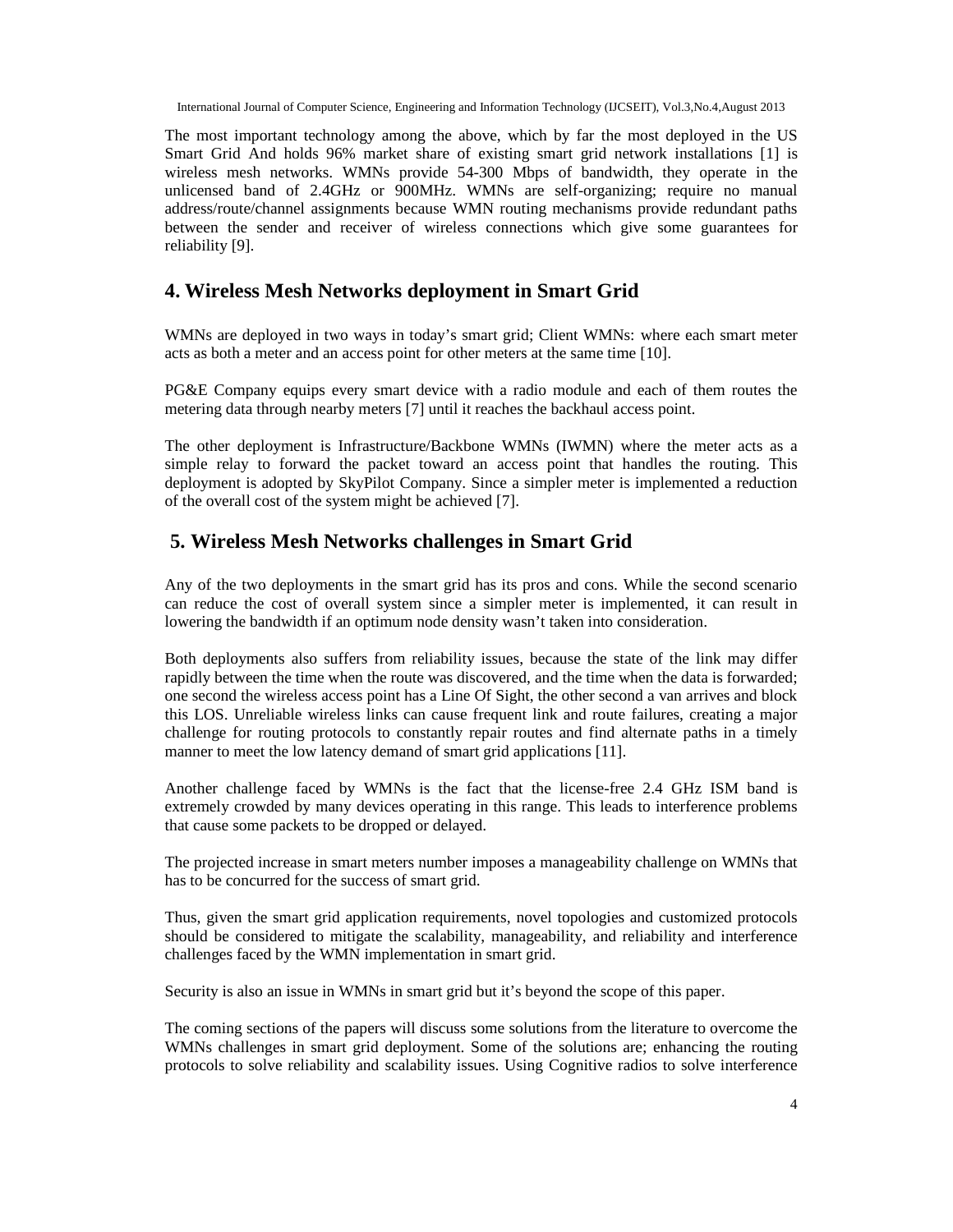challenges. A speculation on deploying Wireless SDN networks to solve the manageability problem in smart grid is proposed as well.

# **6. Improving reliability & scalability**

Research done in both [12,13] Suggests the use of hybrid wireless mesh network (HWMN) to improve connectivity and convergence in WMNs. HWMN is a combination of infrastructure and client mesh network. Mesh clients (which in the smart grid are the smart meters) can access the network through mesh routers (access points) as well as directly meshing with other mesh clients (meters). The use of HWMNs might solve the convergence and fast recovery on the expense of throughput; the system might suffer now from three bottlenecks instead of two! One at the backhaul smart meter, the other at the access point and the last will be at the backhaul access point. [14] Shows that the throughput of each node decreases as a function of  $O(1/n)$  where n is the number of mesh nodes. Hence if HWMN is to be followed, a topology planning tool should be used to measure the best oversubscription rate of the number of smart meters that should be served by one access point, and the number of access points that should be served by a backhaul AP. The tool should consider other factors as well, like channel assignments schemes, routing protocols, distances between points, etc.[15]

#### **7. Using Cognitive Radio to mitigate interference in Smart Grid**

One integrated strategy to achieve high degree of reliability, self-configuring and self-healing in HWMNs is proposed in [2] involves three components; multigate routing, real-time traffic scheduling, and multichannel (MC) aided wireless mesh routing.

Multigate reserve path routing suggests that every smart meter will have the routing flexibility to select one gateway out of many neighbour gateway access points based on the best path each access point offers. The other paths will be used in case of a link failure. While redundant paths are considered a desired feature, flooding the network with broadcast packets is undesirable especially in smart grid deployment, thus a Distributed Autonomous Depth-First Routing (DADR) proposed in reference [11] can be used instead. The research done in [2 ] claims that multigate routing with real-time back pressure packet scheduling will improve the network performance. The backpressure algorithm scheme works as this; every node evaluates the route to the next hop neighboring node based on the queue size and best path metric (BPM) which can be path quality metric, such as the Air-time link quality, or hop count. The Next Hop Selection (NHS) is selected based on the minimum congested path, and this evaluation process happens at every hop up to the backhaul wireless access point. This leads to an end to end best path selection. In the event of link failure, the neighbour with the second lowest BM value is used to construct a new path [2].

One major limitation on this approach, that it's being centralized rather than decentralized, so the approach proposed here is a heuristic one. However, it can be implemented if wireless software defined were used–will be explained in next sections.

Another solution proposed in [16] to take advantage of path diversity is to utilize both links instead of keeping one as standby, one of the links will be used to send data, and the other will be used to send meta data.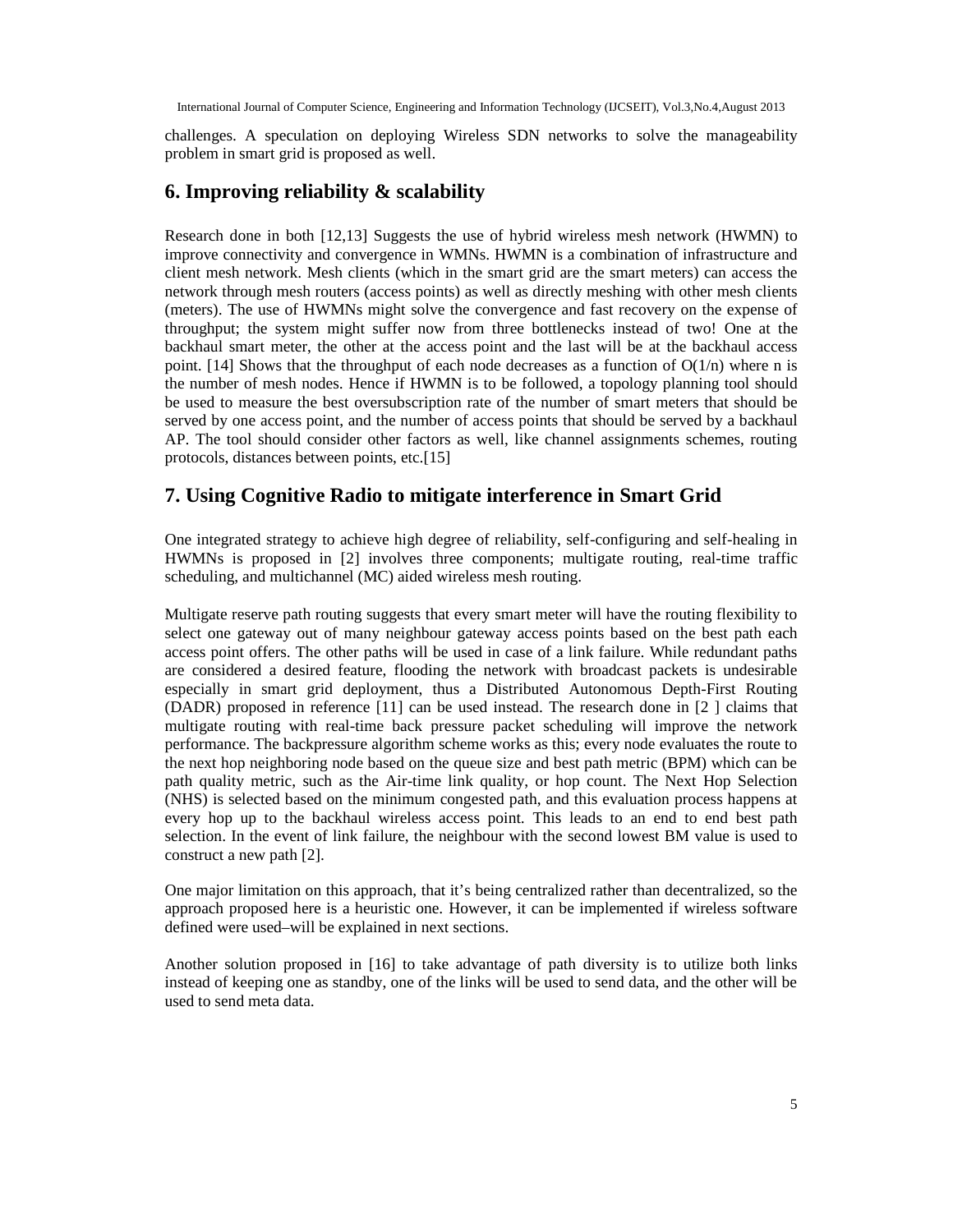# **8. Using Cognitive Radio to mitigate interference in smart grid**

Smart grid devices need to avoid interference as much as possible to provide high data rates of up to tens of Mbps. Agile spectrum access enabled by Cognitive Radio CR technology can be adopted by the smart grid to make this happen. CR exploits the underutilized TV white spaces TVWS (guard bands) which have been recently permitted to be used in wireless communication by the federal communications commission (FCC). TV bands are ideal for long distance mass data transmission which meets the smart grid applications' demands.

A scenario to implement cognitive radio in client WMN NAN is given in [17]. The backhaul access point and smart meters are equipped with CR and utilize unused spectrum dynamically to communicate with each other. The backhaul access point gets to know the unutilized channels from a database setting somewhere in the utility.

An Infrastructure WMN scenario to implement cognitive radio in NAN is given in [18]. The smart meter communicates with its gateway access point in licensed band using cognitive radio technology to save the cost of buying spectrum bands. The gateway access point manages the access of smart meters and distributes spectrum bands to them according to their transmission demands. The unlicensed band is still needed as the availability of white spaces shouldn't be taken for granted; if the licensed spectrum band is needed by primary user at any time the secondary users of the band should migrate to the unlicensed band again.

Cognitive Radio process indicated in research done in Reference [19] is shown below,



Figure 2: Cognitive Radio Process [16]

The receiver starts by sensing the medium to estimate the interference and detect if there are any underutilized bands the second step is to predict the available bandwidth to be used and the last step is to transmit power control and spectrum management signals.

The use of cognitive radio might be very promising for smart grid applications. However, it requires devices to have high-quality spectrum-sensing and efficient algorithms for exchanging spectrum-sensing data between nodes.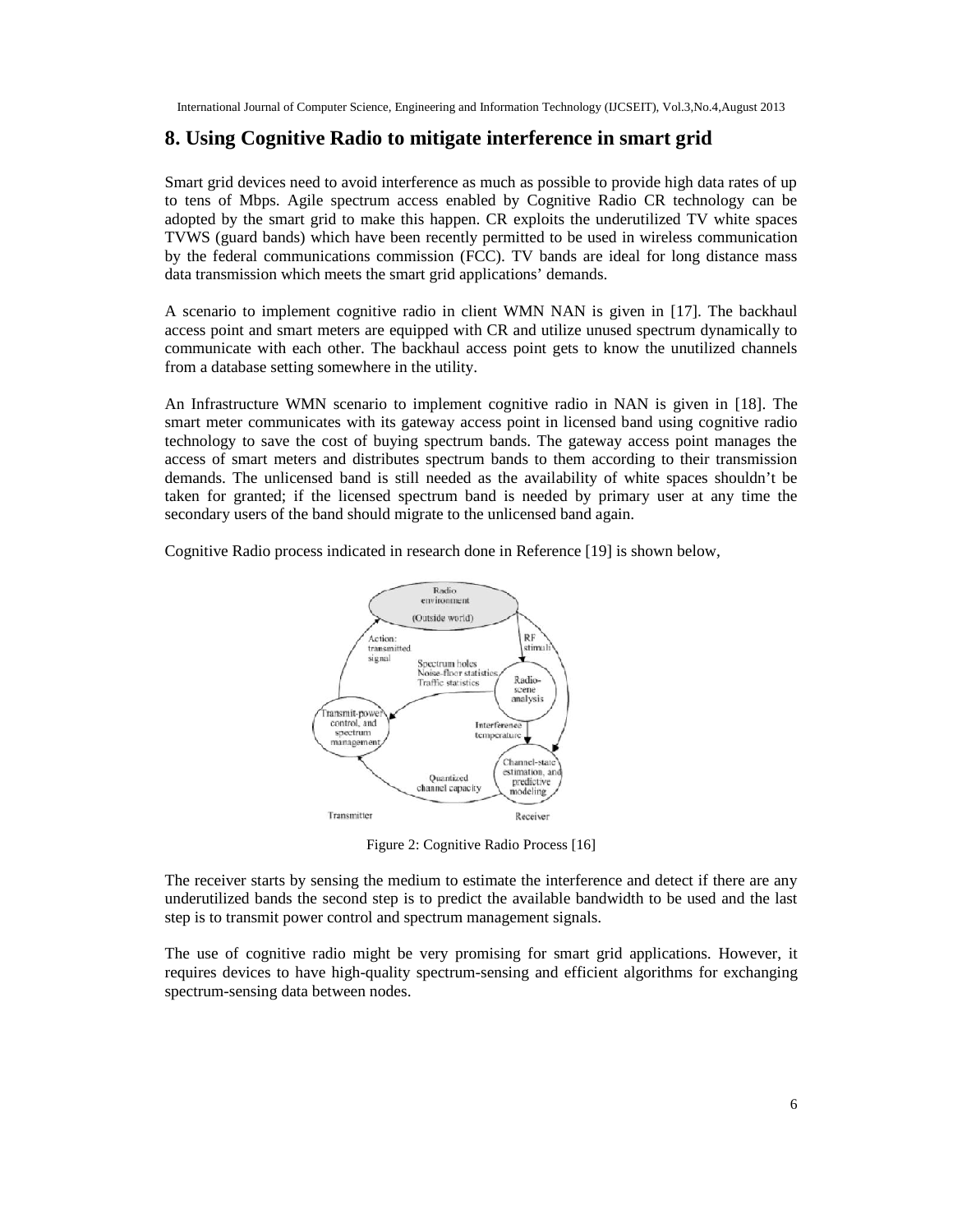# **9. Using Software Defined Network in Wireless Mesh Networks for better manageability& less delay**

Not enough literature has been found regard using wireless software defined network in Smart Grid. However, the literature that was found about using the WSDN in wireless mesh networks can be used to infer some conclusions about the feasibility of using WSDN in smart grid.

WSDN relies basically on decoupling the control plane from the data plan. WSDN consists of three components, a centralized control server that runs Network Operating System (NOX) which takes care of setting the forwarding tables. The second component is simple access points with flow tables containing the set of rules for flow-processing, as well as a small monitoring and control agent to allow the NOX to query the APs to provide monitoring information about link quality, channel utilization etc...OpenFlow protocol is the third component of WSDN which tunnels the information from the data plane of APs to the NOX.

In Section five the backpressure algorithm mentioned was a heuristic approach, however wireless software defined network discussed in [20] suggests that backpressure routing or flow based routing might be feasible with the help of OpenFlow protocol. Flow based routing is extremely beneficial for real-time applications of smart grid because the amount of traffic in the network is considered before making routing decisions, thus it produces the minimum average delay. However in order for OpenFlow to succeed in WMNs it needs to be able to react to changes in the network in a rapid manner. The overhead of control messages should be kept to minimum as well.

The second problem can be solved by dual radio access points. It can dedicate one radio for control and the other for traffic, or by using two SSIDs each will serve as a dedicated VLAN.

Evaluation of general throughput of wireless mesh network that implements OpenFlow-wither it has to carry simple rules or complex rules, as opposed to the one that doesn't is given in [20] using a test bed of three nodes is shown below



Figure 3: effect of rules on the throughput [20]

As shown in Figure 3, when 100 complex (MAC and IP addresses) rules need to be processed for each packet a 15% degradation of performance is exhibited. Less number of simple rules has less impact on performance but it is still less than the 20 Mbps achieved without OpenFlowmentioned in [20]. fortunately, Smart Grid doesn't need much rules since nodes are stationary as opposed to mobile nodes, plus if the rules were tuned carefully Openflow's small degradation of the performance will be a fair price to be paid to select the less congested path and give better manageability over the system.

The number of rules also reflects on the size of control traffic that is propagated in the wireless mesh network. The difference between OSLR's control traffic as opposed to Open flow is shown in Figure 4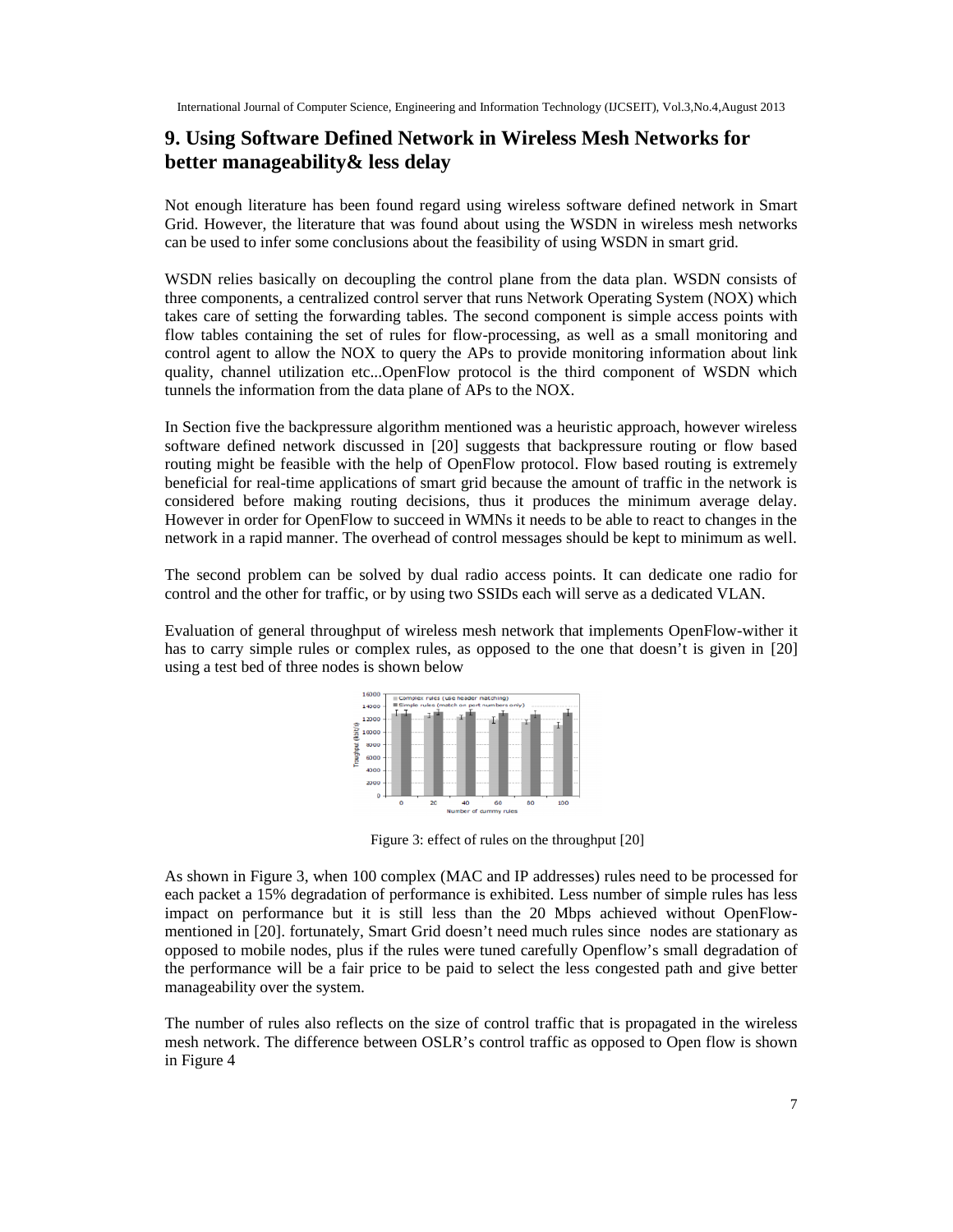#### Figure4: Total control traffic caused by OSLR and OpenFlow [20]

As shown in Figure 4 while OLSR traffic stays constan® pen Flow€sontrol traffic increases as the rule installation rate increase But fortunately again the number of rules in case of load balancing (which is what concerns us in smart grid) might be less than the number of rules in case of mobility and handoverMoreover, the number of heart beat signals (link quality annel utilization) mightbe reduced ifmultiple nodes combine their signals in one packet!

# 10. Conclusion

Some ofSmart Gridapplications are imposing strict requirements on WMNs. While the use of HWMN is advantageous for many reasons, it€s not sufficient to improve the performance and the scalability ofSmart GridWMNs, it needs to be combined with optimization techniques on the protocols level, the physical level and the manageability level. The proposed some protocols from the literature like Multigate reserve path routing to optimize the reliability and convergence and (DADR) protocol to be used died of broadcast. Cognitive Radio might help in avoiding the crowded band @t4GHz but it requires the devices to ave high-quality spectrum sensing and efficient algorithms for exchanging spectromising signalsThe use of wireless software defined in Smart Gridwas explored at the last part. Obnclusion has been drawn that with the help of dual radio access points and the propertient for forwarding rules WSDN can lead to a better manage that Gridcommunication infrastructure on the expense of noticeable degradation in throughput

## **References**

- [1] ConCentris Systems, MakaMesh. The Case for Using Wireless Mesh Technology in Smart Grid Communication Networks [Online]. Available: [http://www.concentrissystems.com/downloads/SmartGridWMAdvantage](http://www.concentrissystems.com/downloads/SmartGridWMAdvantages.pdf)s.pdf
- [2] Gharavi, H.; Bin Hu, "Multigat €ommunication Network for Smart Grid," Proceedings of the IEEE, vol.99, no.6, pp.1028,1045,,June2011 doi: 10.1109/JPROC.2011.2123851
- [3] Aravinthan, V; Karimi, B; Namboodiri, V; Jewell, W; , Wireless Communication for Smart Grid Applications at Distribution Level  $f$  Feasibility and Requirements,
- [4] EDX Wireless. Technology white papers, smart planning for Smart Grid AMI mesh networks<br>[Online]. Available: [Online]. Available: [http://www.edx.com/resources/documents/EDX\\_WP\\_Smart\\_Grid\\_AMI\\_Mesh\\_Networks\\_Ma](http://www.edx.com/resources/documents/EDX_WP_Smart_Grid_AMI_Mesh_Networks_May_11.p)y\_11.p df
- [5] Sood, V.K.; Fscher, D.; Eklund, J.M.; Brown, T., "Developing a communication infrastructure for the Smart Grid," Electrical Power & Energy Conference (EPEC), 2009 IEEE, vol., no., pp-2, 37, 22 Oct. 2009 doi: 10.1109/EPEC.2009.5420809